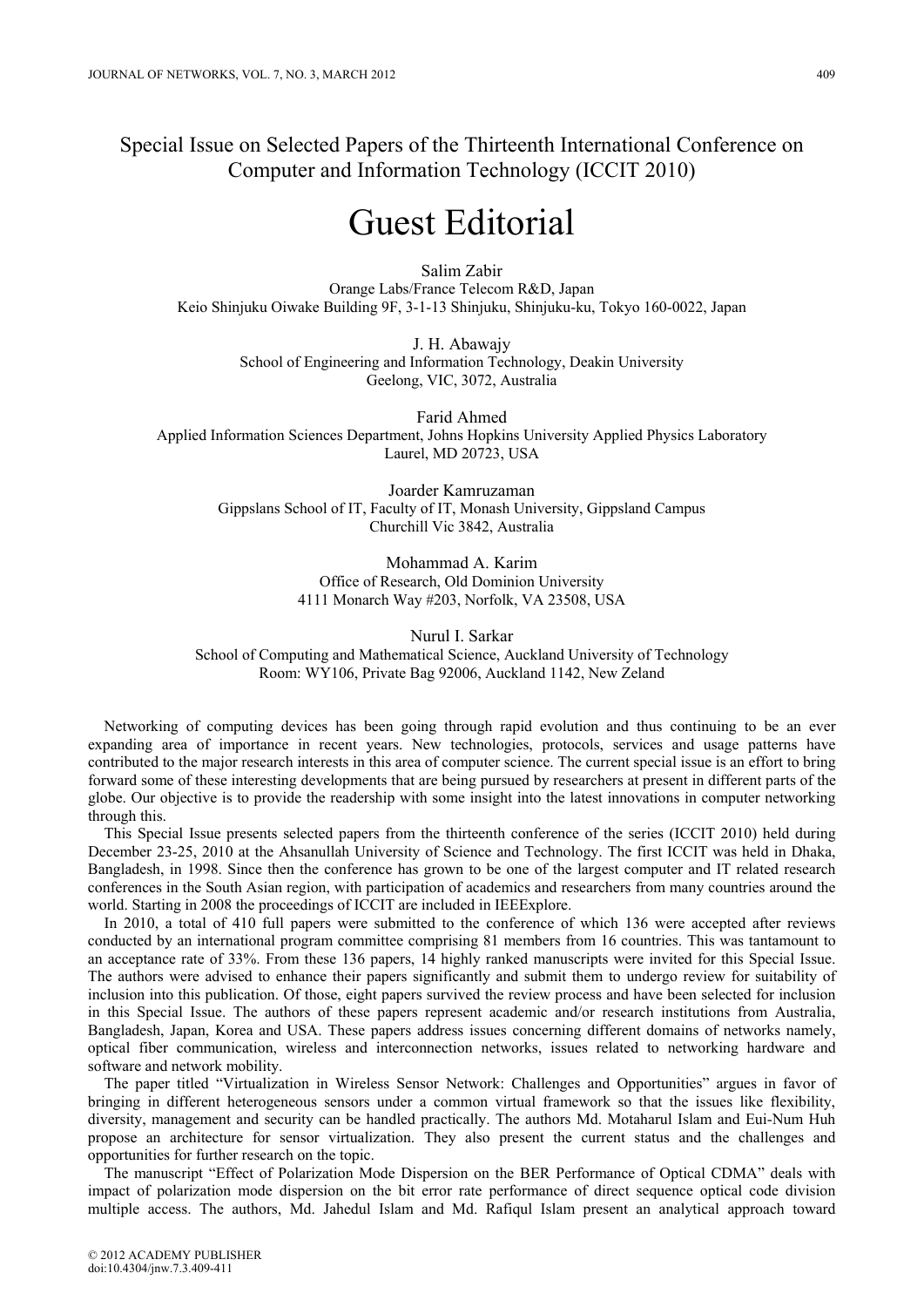determining the impact of different performance parameters. The authors show that the bit error rate performance improves significantly by the third order polarization mode dispersion than its first or second order counterparts.

The authors Md. Shohrab Hossain, Mohammed Atiquzzaman and William Ivancic of the paper "Cost and Efficiency Analysis of NEMO Protocol Entities" present an analytical model for estimating the cost incurred by major mobility entities of a NEMO. The authors define a new metric for cost calculation in the process. Both the newly developed metric and the analytical model are likely to be useful to network engineers in estimating the resource requirement at the key entities while designing such a network.

The article titled "A Highly Flexible LDPC Decoder using Hierarchical Quasi-Cyclic Matrix with Layered Permutation" deals with Low Density Parity Check decoders. The authors, Vikram Arkalgud Chandrasetty and Syed Mahfuzul Aziz propose a novel multi-level structured hierarchical matrix approach for generating codes of different lengths flexibly depending upon the requirement of the application.

The manuscript "Analysis of Performance Limitations in Fiber Bragg Grating Based Optical Add-Drop Multiplexer due to Crosstalk" has been contributed by M. Mahiuddin and M. S. Islam. The paper proposes a new method of handling crosstalk with a fiber Bragg grating based optical add drop multiplexer (OADM). The authors show with an analytical model that different parameters improve using their proposed OADM.

The paper "High Performance Hierarchical Torus Network Under Adverse Traffic Patterns" addresses issues related to hierarchical torus network (HTN) under adverse traffic patterns. The authors, M.M. Hafizur Rahman, Yukinori Sato, and Yasushi Inoguchi observe that dynamic communication performance of an HTN under adverse traffic conditions has not yet been addressed. The authors evaluate the performance of HTN for comparison with some other relevant networks. It is interesting to see that HTN outperforms these counterparts in terms of throughput and data transfer under adverse traffic.

The manuscript titled "Dynamic Communication Performance Enhancement in Hierarchical Torus Network by Selection Algorithm" has been contributed by M.M. Hafizur Rahman, Yukinori Sato, and Yasushi Inoguchi. The authors introduce three simple adapting routing algorithms for efficient use of physical links and virtual channels in hierarchical torus network. The authors show that their approaches yield better performance for such networks.

The final title "An Optimization Technique for Improved VoIP Performance over Wireless LAN" has been contributed by five authors, namely, Tamal Chakraborty, Atri Mukhopadhyay, Suman Bhunia, Iti Saha Misra and Salil K. Sanyal. The authors propose an optimization technique for configuring the parameters of the access points. In addition, they come up with an optimization mechanism in order to tune the threshold of active queue management system appropriately. Put together, the mechanisms improve the VoIP performance significantly under congestion.

Finally, the Guest Editors would like to express their sincere gratitude to the 15 reviewers besides the guest editors themselves (Khalid M. Awan, Mukaddim Pathan, Ben Townsend, Morshed Chowdhury, Iftekhar Ahmad, Gour Karmakar, Shivali Goel, Hairulnizam Mahdin, Abdullah A Yusuf, Kashif Sattar, A.K.M. Azad, F. Rahman, Bahman Javadi, Abdelrahman Desoky, Lenin Mehedy) from several countries (Australia, Bangladesh, Japan, Pakistan, UK and USA) who have given immensely to this process. They have responded to the Guest Editors in the shortest possible time and dedicated their valuable time to ensure that the Special Issue contains high-quality papers with significant novelty and contributions.

## **Editor Biographies**



**Salim Zabir** is leading research and development on machine to machine (M2M) and e-health, wellness and disabilities at Orange Labs/France Telecom, Japan. He had his PhD and an MS in information science from Tohoku University, Japan. Before that, he obtained his MSc Engineering and BSc Engineering degrees in Computer Science and Engineering from Bangladesh University of Engineering and Technology. Prior to his current appointment, he has served at Tohoku University, Japan, Kyushu University, Japan, Kyung Hee University, Korea and Bangladesh University of Engineering and Technology. He also worked with Panasonic R&D headquarters in Osaka, Japan. His research interests include computer networks, networking protocols, performance evaluations, ubiquitous computing, applications of ICT for development etc. Dr. Zabir has been serving in the program/technical committees of various international conferences and is guest editing special issues of scholarly journals. He is a member of the IEEE and BCS.



**Jemal H. Abawajy** is an associate professor, Deakin University, Australia. Dr. Abawajy is the director of the "Pervasive Computing & Networks" research groups at Deakin University and a senior member of IEEE. Dr. Abawajy is actively involved in funded research in robust, secure and reliable resource management for pervasive computing and networks. He has published more than 200 research articles in refereed international conferences and journals as well as a number of technical reports. Dr. Abawajy has given keynote/invited talks at many conferences. Dr. Abawajy has guest-edited several international journals and served as an associate editor of international conference proceedings. In addition, he is on the editorial board of several international journals. Dr. Abawajy has been a member of the organizing committee for over 150 international conferences serving in various capacity including chair, general co-chair, vice-chair, best paper award chair, publication chair, session chair and program committee. He is also a frequent

reviewer for international research journals (e.g., FGCS, TPDS and JPDC), research grant agencies, and PhD examinations.